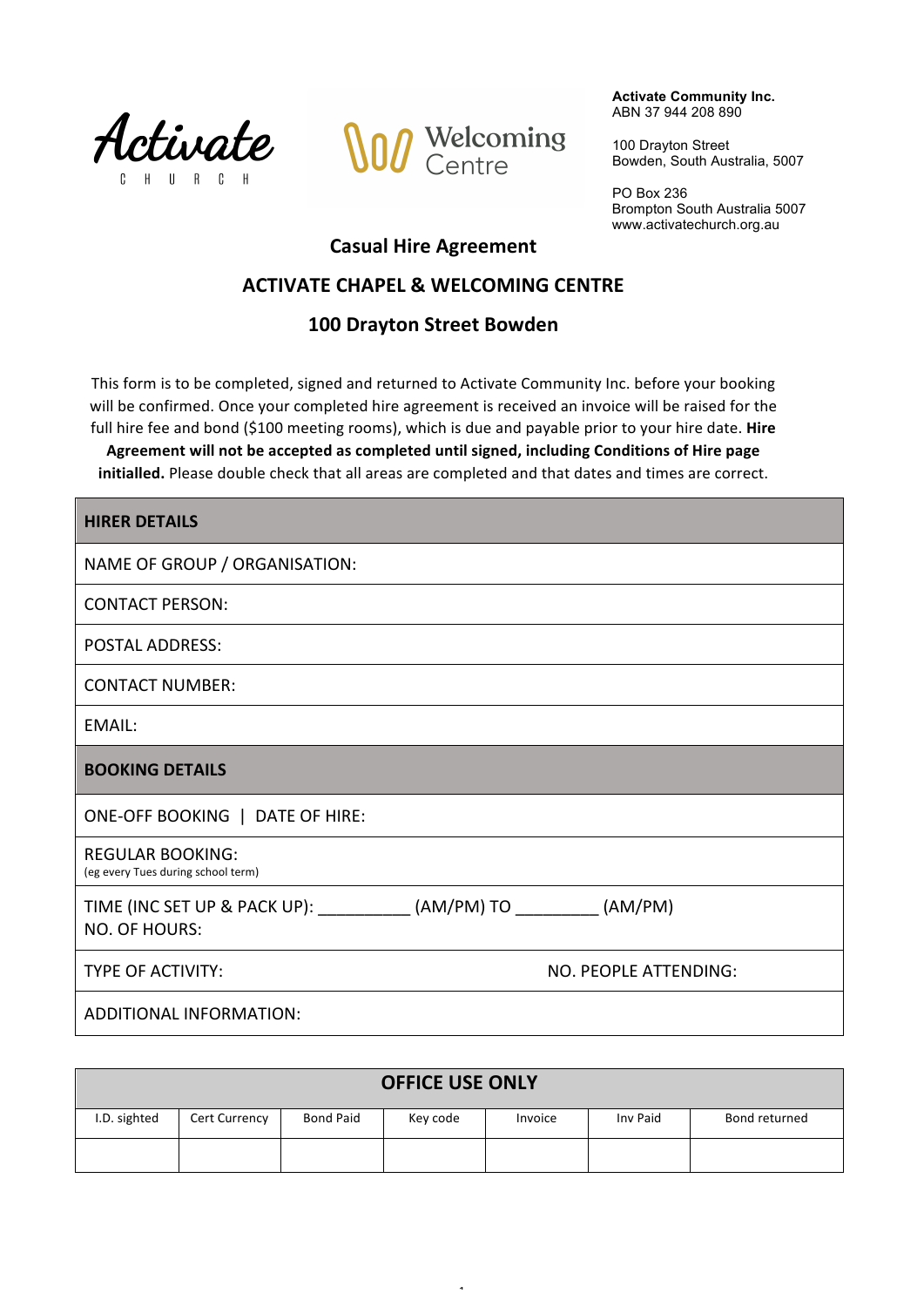| <b>HIRE FEES</b>                                                                                                                                                                                                                                 |                  |                                                                                                                                    |  |  |  |
|--------------------------------------------------------------------------------------------------------------------------------------------------------------------------------------------------------------------------------------------------|------------------|------------------------------------------------------------------------------------------------------------------------------------|--|--|--|
|                                                                                                                                                                                                                                                  | <b>FULL RATE</b> | <b>DISCOUNT RATE*</b><br>(REGULAR BOOKINGS / NOT-FOR-PROFITS)<br><b>EMERGING COMMUNITIES PLEASE CONTACT US</b><br><b>FOR RATES</b> |  |  |  |
| <b>HOURLY RATE - WEEKDAY</b><br>Mon-Thurs between 9am - 9pm<br>Friday between 9am - 5pm                                                                                                                                                          | \$60.00          | \$30.00                                                                                                                            |  |  |  |
| <b>HOURLY RATE - WEEKEND</b><br>Friday 5pm - 10pm<br>Saturday 9am - 10pm<br>Sunday 2pm - 9pm                                                                                                                                                     | \$90.00          | \$45.00                                                                                                                            |  |  |  |
| <b>DAY RATE - WEEKDAY</b><br>Mon-Thurs 9am - 9pm<br>Friday 9am - 10pm                                                                                                                                                                            | \$300.00         | \$150.00                                                                                                                           |  |  |  |
| <b>DAY RATE - WEEKEND</b><br>Saturday 9am - 10pm                                                                                                                                                                                                 | \$400.00         | \$200.00                                                                                                                           |  |  |  |
| <b>ADDITIONAL ITEMS FOR HIRE</b>                                                                                                                                                                                                                 |                  |                                                                                                                                    |  |  |  |
| $\Box$ SOUND SYSTEM & AUDIO VISIUAL OPERATOR \$70.00 per hour<br>(Audio Visual System, eg microphones, data projector, can only be operated by an Activate technician)<br>□ KITCHEN (in adjacent Welcoming Centre building) \$100.00 per booking |                  |                                                                                                                                    |  |  |  |
| <b>ACKNOWLEDGEMENT OF CONFIRMATION</b>                                                                                                                                                                                                           |                  |                                                                                                                                    |  |  |  |
| $I/We$ :<br>• Confirm this booking and agree to be bound by the Conditions of Hire;<br>• Ascertain that the information provided is true and correct;                                                                                            |                  |                                                                                                                                    |  |  |  |

2

• Confirm I am over the age of 18.

NAME: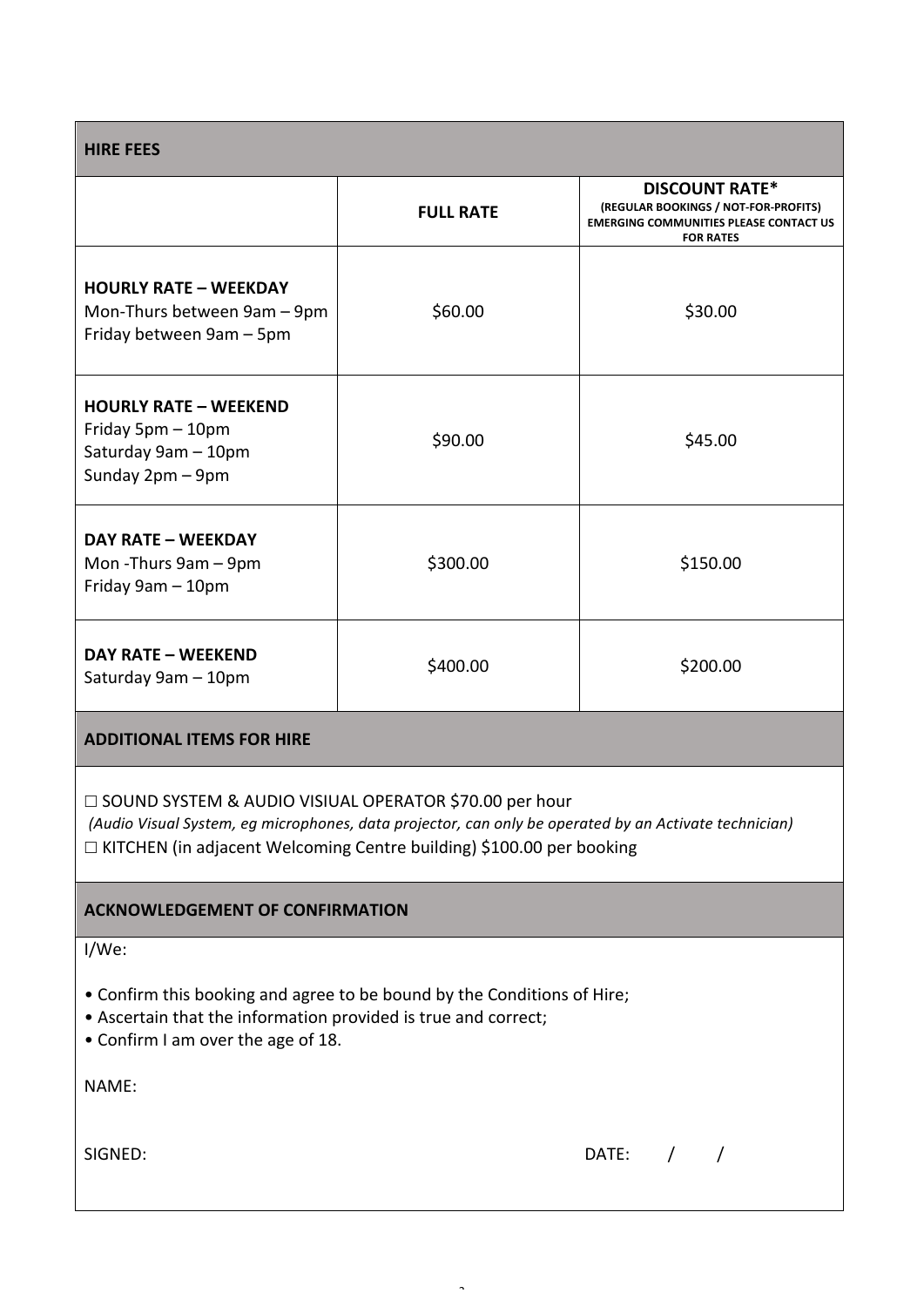# **Activate Chapel & Welcoming Centre Conditions of Hire**

All hirers are required to enter into a written hire agreement. These conditions form part of the hire agreement.

#### **1. FUNCTION DESCRIPTION**

1. At the time of your booking, provide full details of booking including catering. Alcohol is not permitted to be consumed or brought onto the hire property without the permission of Management.

2. Advise of any noise that may affect other users of the centre or local residents (i.e. music, singing)

3. The Activate Management holds the right to refuse or cancel bookings they regard as unsuitable or out of keeping with Activate's values or if the venue is used for a purpose other than what has been specified on the Hire Agreement.

#### **2. BOOKING**

1. The Hirer must be over the age of 18 years and is not transferable.

2. The Hiring Agreement must be signed by the authorised person of the organisation hiring the venue. The nominated Hirer is responsible for the booking and all its conditions.

3. Temporary Bookings will only be valid for 7 (seven) days from receipt of booking form. The booking will be cancelled if no confirmation payment is received within 7 days.

4. Be aware of the time required for your function. Allow extra time for setting up, cleaning and packing away equipment, to your function time. These times must be followed and an extension of the time will be subject to an additional charge.

5. The Hirer is liable for any loss or damage to property of the Chapel.

#### **3. INVOICING**

1. On confirmation of the booking, an invoice will be raised listing fees including bond.

2. Full payment is required prior to the booked date and time.

3. Groups and Not for Profit Organisations may need to provide proof of their organisation if not known by Activate Management to be eligible for any discount available.

# **4. CANCELLATIONS**

By Hirer:

1. Cancellation must be in writing and cancellation charges are as follows (excluding bond):

a) All cancellations are subject to a \$30 administration fee plus;

b) More than 10 working days' notice prior to function date 10% of total hire.

c) Less than 10 working days' notice prior to function date 50% of total hire.

d) Less than 5 working days' notice prior to function date 100% of total hire.

2. If payment has been received for hire the refund will be paid as per 4.1.

#### **5. BOND PAYMENT**

1. A \$100 Bond will be required as security for all bookings.

2. Bond is due and payable 7 days prior to booked event as per invoice details.

3. The Bond will be refunded in full providing no costs were incurred during hiring.

4. The Hirer is responsible for any expenses incurred by the Activate Community Inc. due to their function and will be deducted from the Bond. Should the expenses exceed the Bond, the Hirer is fully responsible and will be invoiced accordingly.

#### **6. ISSUE OF KEYS / LOCK BOX**

1. Keys / lock box code will be issued to Hirer for access to the Chapel and toilets.

2. Keys are collected or lock box code notified during the week prior to function.

3. This does not give the Hirer access to the Chapel outside the hours of hire. If this is required, it must be negotiated and approved at time of hire.

4. Keys must be returned at the completion of the function, to the lock box or to Management.

5. The key holder is responsible for any misplacement or loss of key and will be charged with the cost of new keys and the provision of new locks.

6. If a call out is required due to lost or misplaced keys a charge will be incurred.

# **7. SECURITY**

1. Emergency Exit Doors are to be used in an emergency and must be kept clear at all times.

2. Security Guards, provided by the Hirer, may be requested at the discretion of Activate Management based on the following factors:

a) Type of event

b) High number of attendees

c) If function classified as a 'High Risk' event by the Activate Management.

3. The Hirer is responsible for the securing of the premises when leaving and must:

a) Switch off all electrical appliances, lighting and air-conditioning, fans and heaters.

b) Lock all windows and doors, including toilets.

c) Return all furniture to correct positions.

d) Check all bathroom taps are turned off.

e) Ensure toilets are clear of patrons.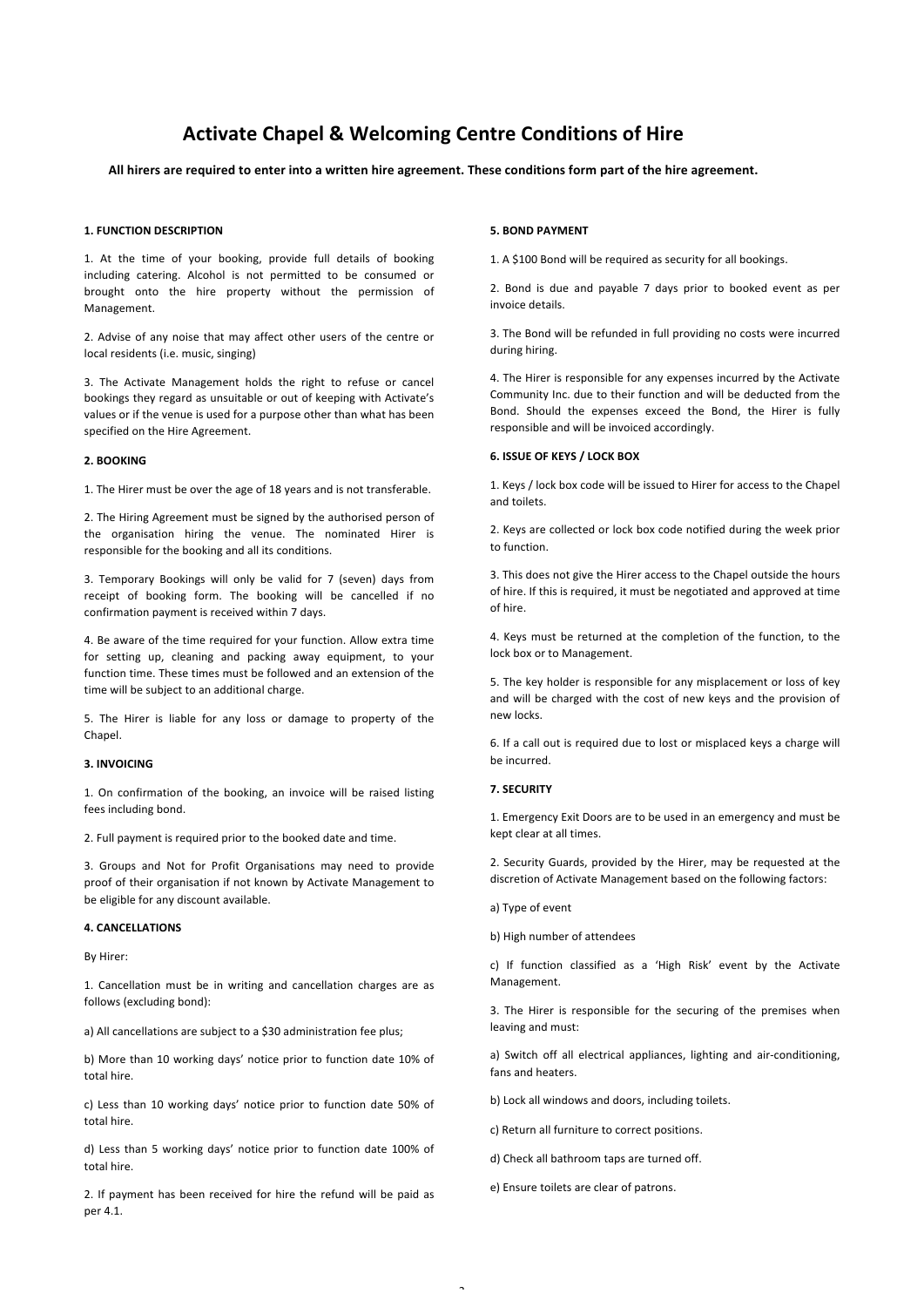# **8. MUSIC AND NOISE**

1. The times music and noise must cease are as follows:

a) Friday and Saturday: All noise, music to cease at 10pm. Guests to leave by 10pm.

b) Sunday to Thursday 9pm. Music and noise to cease by 9pm. Guests to leave by 9pm.

2. Hirers are required to respect the rights of local residents at all times.

3. Hirers should ensure all guests leave the premises promptly and quietly.

4. Failure to do so and a complaint is received, part of the Bond may be forfeited.

5. Attendance of the SA Police will result in total forfeiture of the Bond.

6. Due to separate areas being hired, noise may impact other hirers. Guests should be advised of this.

## **9. CATERING AND FOOD SAFETY**

1. Organisers of events involving the preparation and/or sale of food are required to adhere to Food Safety Standards. More information can be obtained at www.foodstandards.gov.au.

2. Do NOT dispose of cooking oil down any internal or external drains, sinks or toilets.

3. BBQ's or Spits must NOT be used close to the building as they may activate the smoke detectors.

a) Drop sheets must be used to avoid any grease spilling onto the lawn or pavers.

b) Any kitchen equipment used by the Hirer must be replaced as found.

4. Hirers must agree with Activate Management for delivery and collection of goods. Delivery and collection must occur during booked and paid hours. Costs may be incurred for storage of any items or equipment for function prior to event.

#### **10. LIQUOR**

1. Where liquor will be either sold or consumed on the Chapel premises, the Hirer must provide proof of any applicable, current and valid temporary or small booth Licence.

2. Where liquor will be either sold or consumed on the premises, the hirer must nominate a Responsible Person at time of hiring.

3. Where alcohol is being sold or served by a contractor or independent person (after permission), the bar staff/contractor engaged by the hirer must provide a copy of the "Provide Responsible Service of Alcohol" Certificate of at least one person who will maintain responsibility of the serving of the alcohol.

4. Further information about requirements for Liquor Licensing can be obtained at Consumer and Business Services https://secure.cbs.sa.gov.au/LimitedLicence/

#### **11. EQUIPMENT AND FURNITURE**

1. Hire fees do not include setting up of any seating, tables or hire equipment before or after the function. This is the responsibility of the Hirer.

2. The Hirer is responsible to return all furniture to pre-hired positions. Failure to do so will incur a cost to the Hirer deducted from the hond

3. Hire fees do not include the provision of linen, cutlery, crockery, cookware, glassware or refreshments. These are the responsibility of the Hirer.

4. All cleaning products i.e. dishwashing liquid/powder, tea towels and garbage bags are not supplied and the responsibility of the Hirer. Additional bins/boxes for rubbish collection may be negotiated with Activate Management.

5. The Activate Management accepts NO responsibility for any equipment left on the premises by the Hirer.

6. Any Chapel equipment used by the Hirer must be returned as found. Any loss, damage or repair expenses will be the responsibility of the Hirer and deducted from the bond. Where the expense exceeds the bond, the Hirer will be invoiced accordingly.

# **12. CLEANING**

1. All chairs and other furniture returned to original position and venue must be left clean and tidy.

- 2. All floors swept.
- 3. Chairs wiped clean.

4. Immediate area outside the Chapel free from rubbish and cigarette butts.

5. Rubbish must be placed in plastic bags and deposited in wheelie bins located next to shed at the side of the car park.

6. Glass, plastic and cans to be placed in recycle bins.

7. Any spillage on the floors to be wiped immediately.

8. No food to be left on the premises.

9. All decorations to be removed. No decorations to be hung from fans.

10. All cleaning must be completed within the hire time and before securing the building.

11. Cleaning not attended to will incur a cleaning fee which will be deducted from the bond.

# **13. PARKING**

1. Please use the designated car park. As there is limited parking at the Chapel, hiring of the facility does not guarantee parking will be always available. 

2. Please ensure all hirers and guest are courteous to residents, reducing noise when leaving the premises.

3. Car park gates are to be closed upon leaving the premises.

# **14. INSURANCE & INDEMNITY**

1. Hirers who are pre-approved to store property at the Activate Chapel do so at their own risk and are advised to take out contents insurance. Activate Community Inc. takes no responsibility for hirer's property left at the Activate Chapel and is not covered by Activate Community Inc's insurance policy.

2. Activate Management has the discretion to request the Hirer purchase Public Liability Insurance and provide the Management with a Certificate of Currency where activities are considered high risk.